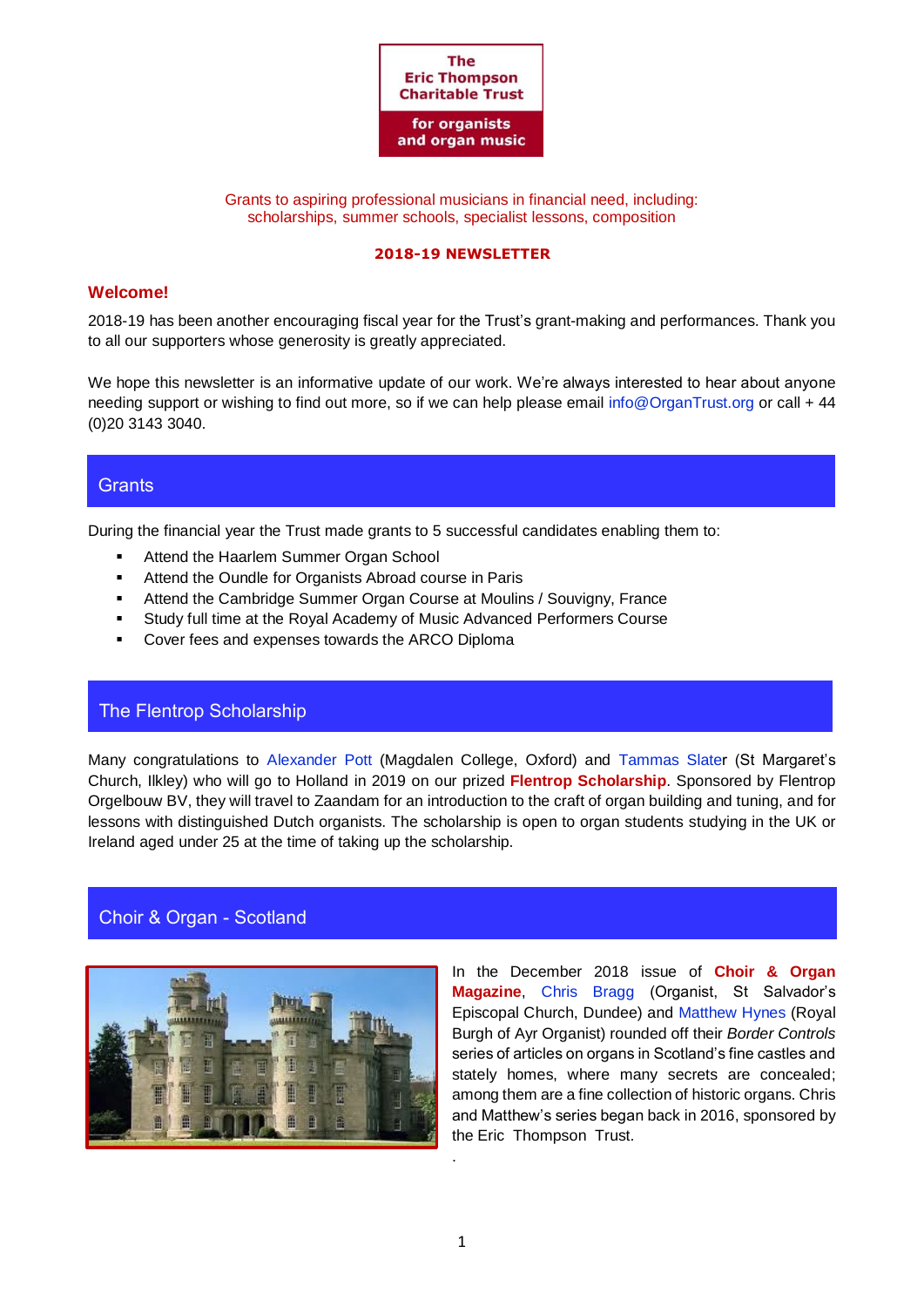## **John Hill Organ Series**



In May 2018 another successful organ recital series was held at The Guild Church of St Lawrence Jewry, in memoryof our former Chairman the late John Hill CBE. The virtuoso recitals delighted our audiences with music ranging from baroque to contemporary.

The young artists who played so magnificently were: Johannes Skoog (Sweden), Andrzej Malitowski (Poland), Nicholas Wearne (UK), Matthew Jorysz (UK) and Thomas Gaynor (New Zealand).

We are most grateful to the team at **London Organ Concerts Guide** [\(www.OrganConcerts.co.uk\)](http://www.organconcerts.co.uk/) which has kindly donated £1,000 towards the next series of John Hill Lunchtime Recitals. Thank you!

The **2019** John Hill Organ Series at St Lawrence Jewry:

 1pm Tue 07 May - Rachel Mahon (Canada) 1pm Tue 14 May - Ilaria Centorrino (Italy) 1pm Tue 21 May - Katelyn Emerson (USA) 1pm Tue 28 May - Ghislaine Rees-Trapp (UK) 1pm Tue 04 Jun - Constance Taillard (France)

### **October Organ Recitals**



The Eric Thompson Trust weekly organ recitals are held every October at The Guild Church of **St Lawrence Jewry**, Guildhall, London. The 2018 recitalists (all former beneficiaries of the Trust) were: Ourania Gassiou (French Protestant Church, London), Joseph Fort (King's College London), Hannah Parry (Freelancer and Composer) and Stephen Disley (Southwark Cathedral). Their performances were superb. Visit our website or Facebook page for details of our October **2019** lunchtime recitals at St Lawrence Jewry:

 1pm Tue 01 Oct - Richard Moore (Guildford Cathedral) 1pm Tue 08 Oct - Ourania Gassiou (French Protestant Church, London) 1pm Tue 15 Oct - Andrzej Malitowski (Church of St Anselm and Cecilia, London) 1pm Tue 22 Oct - Robert Smith (York Oratory) 1pm Tue 29 Oct - Polina Sosnina (St Martin-in-the-Fields)

## **Fundraising**

#### **Half Marathon**



In April 2018 Chairman Robin Jéquier ran **Devizes Half Marathon** in aid of the Trust.

Raising an impressive £2,450, he completed the course in 2 hours 10 minutes.

He said, 'It was a beautiful route on a lovely Spring day. Thank you everyone who kindly sponsored me.'

It's still not too late to donate – if you would like to sponsor Robin you can do so at: [TotalGiving.co.uk/mypage/robinsrun](https://www.totalgiving.co.uk/mypage/robinsrun)